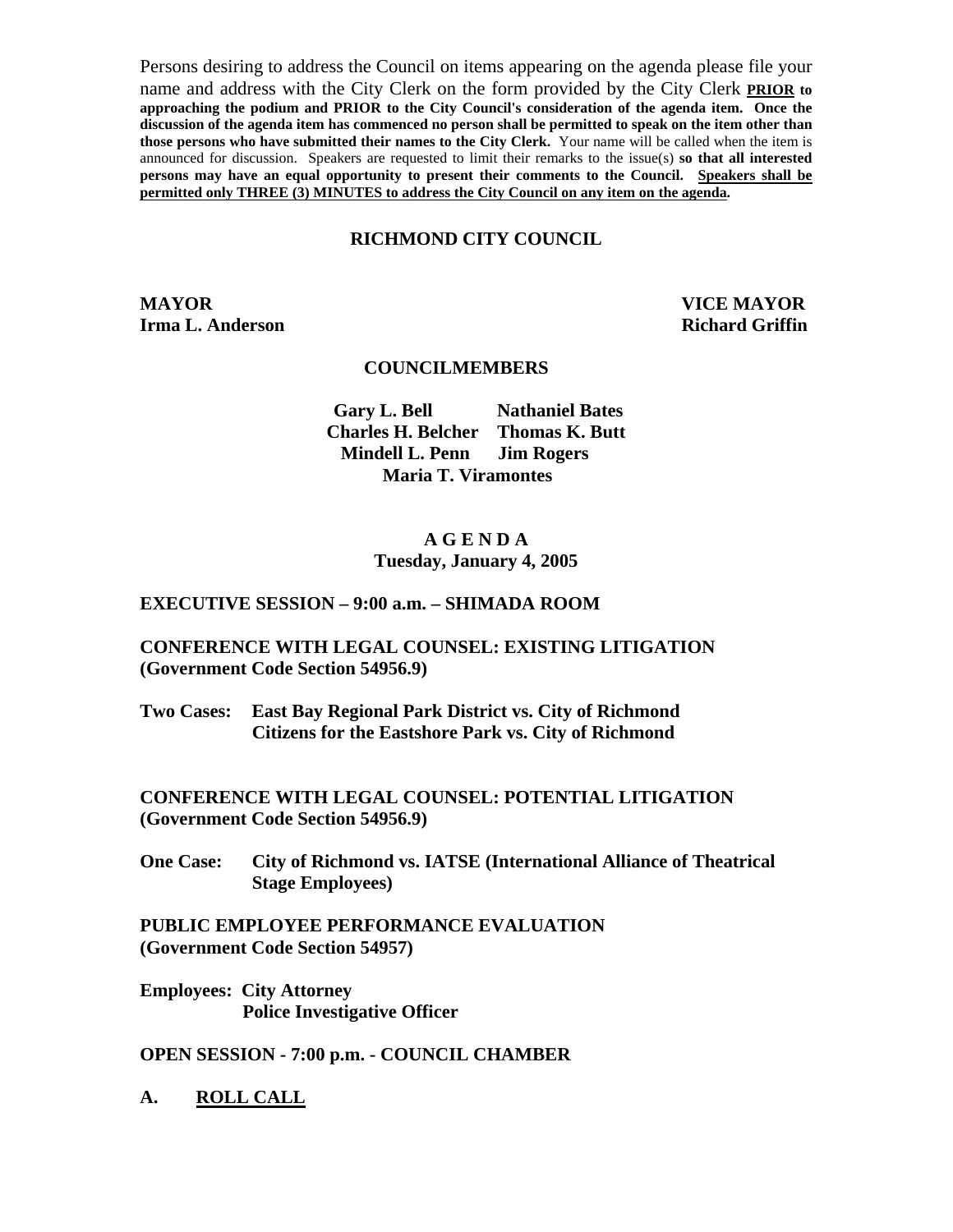## **B. COUNCILMEMBER'S CODE OF CONDUCT**

 **"I solemnly pledge to conduct all City matters fairly, responsibly and impartially; to carry out the business of the City in an orderly and efficient manner; to treat my colleagues, citizens, and City staff with dignity and respect; through debate, discussion, and dialogue instill public confidence and integrity in the process of City government; and to serve the citizens of Richmond to the best of my ability."** 

#### **C. APPROVAL OF MINUTES**

**C-1.** Regular meeting held December 14, 2004.

## **D. STATEMENT OF CONFLICT OF INTEREST**

#### **E. AGENDA REVIEW**

# **F. REPORT FROM CITY ATTORNEY OF FINAL DECISIONS MADE AND NON-CONFIDENTIAL DISCUSSIONS HELD DURING EXECUTIVE SESSION.**

# **G. PRESENTATIONS, PROCLAMATIONS, AND COMMENDATIONS**

## **H. REPORTS OF STANDING COMMITTEES AND MAYOR**

- **H-1.** Public Safety and Public Services Standing Committee.
- **H-2.** Finance, Administrative Services, and Economic Development Standing Committee.
- **H-3.** Rules and Procedures Standing Committee.
- **H-4.** Report from the Mayor

# **I. CONSENT CALENDAR**

 **Consent Calendar items are considered routine and will be enacted, approved or adopted by one motion unless a request for removal for discussion or explanation is received from the audience or the Council.** 

 **I-1. APPROVE** – an agreement with K.O.G. and Associates to provide the Employment and Training Department with technical expertise with complying with OMB guidelines for budgeting and cost allocation. Total amount of contract will not exceed \$40,000 – Employment and Training (Sal Vaca 307-8006).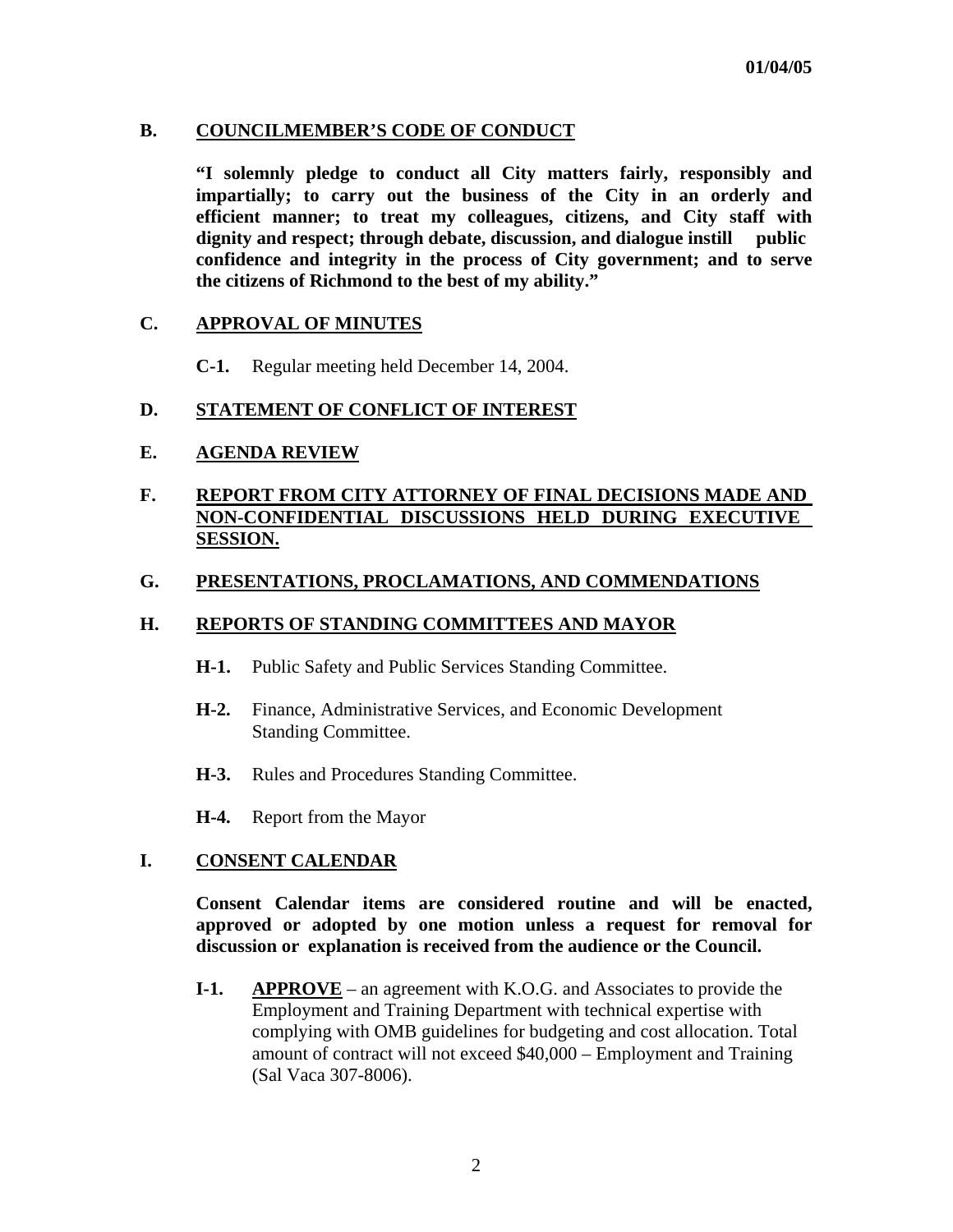- **I-2. APPROVE** an agreement with Brookside Community Health Clinic to share the cost of constructing ADA compliant restrooms in the Richmond Enterprise Center, located at 343 11<sup>th</sup> Street in Downtown Richmond. Total amount of agreement will not exceed \$11,976 – Employment and Training – (Sal Vaca 307-8006).
- **I-3.** APPROVE an agreement with the City of Berkeley to develop a cost share agreement of the One Stop Career Center to provide job seeker Services to dislocated workers in the north cities area. Total amount of Contract will not exceed \$38,880 – Employment and Training (Sal Vaca 307-8006).
- **I-4. APPROVE** an agreement with ASML U.S. INC. to provide Advanced- Level IT Training for Incumbent Workers. Total amount of agreement will not exceed \$37,500 – Employment and Training (Sal Vaca 307-8006).
- **I-5. APPROVE**: a payment of \$23,866 to Public Affairs Management for the Negative Declaration (CEQA) work on the Richmond Plunge – (Parks  $\&$ Landscaping) Sharon West 231-3076.
- **I-6.** APPROVE an agreement with Bajan Security for security services for Point Molate. Total amount of contract will not exceed \$77,715.56 – City Manager's Office (Rich McCoy 621-1262).
- **I-7. CONSIDER**: approval of a contract with the Clorox Company as a part of the Department of Labor H-1B Grant awarded to the City of Richmond. Amount of contract is \$520,000. – (Employment & Training) Sal Vaca 307-8006.
- **I-8. RESOLUTION**: for grant application for \$25,000 from California Integrated Waste Management Board for Waste Tire Playground Cover for Southside Community Park – (Parks & Landscaping) 231-3076.
- **I-9. RESOLUTION** approving employer pickup of pre-tax payroll deduction plan for Calpers Service Credit Purchase – Human Resources (Rob Larson 620-6817).
- **I-10. RESOLUTION** designating and appointing standby officers to the members of the City Council to ensure continuity of government according to Article 15 of the State of California Emergency Service Act – Police Department (Kathryn Gerk 620-6830).
- **I-11. RESOLUTION** accepting the California Department of Corrections, Juvenile Accountability Block Grant to develop a coordinated enforcement plan for reducing juvenile crime by establishing a Richmond Youth Court. Total amount of grant is \$4,079 – Police Department - (Lt. Anthony Williams 620-6830).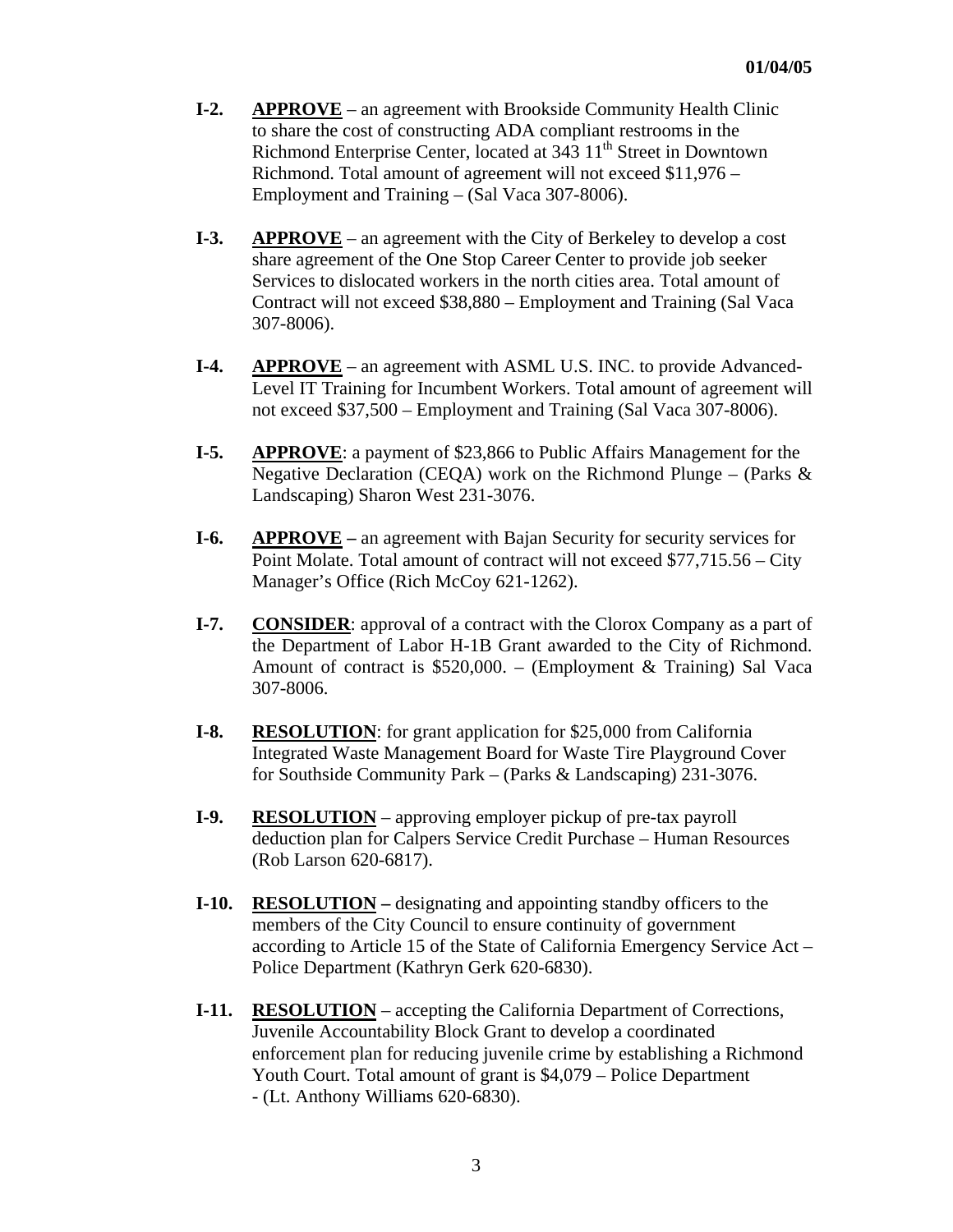- **I-12. RESOLUTION** authorizing destruction of certain records maintained by the Chief of Police in accordance with Section 34090 of the Government Code of the State of California – Police Department (Chief Terry Hudson 620-6655).
- **I-13. RESOLUTION** amending Resolution No. 90-04 to adjust appropriations of the 2004-2005 WIA Grant. Total amount of grant is \$59,152 – Employment and Training (Sal Vaca 307-8006).
- **I-14. RESOLUTION** authorizing the Mayor to dissolve the Criminal Justice Agency of Contra Costa County, a Joint Powers Agreement (JPA) - Police Department (Chief Terry Hudson 620-6655).
- **I-15. RESOLUTION** approving changes to the 2004-2005 adopted budget to transfer \$229,497 from the Public Services Operating Budget to Public Services Salaries and Benefits and transfer \$88,738 from Public Service, Building Services to Wastewater Operations – Public Services (Rich McCoy 620-6828).
- **I-16. ORDINANCE** establishing the Internal Audit Function of the City of Richmond and to amend Article II of the Richmond Municipal Code to add Chapter 2.74 defining the duties and responsibilities of the Internal Auditor – Finance – **Second Reading -** (Pat Samsell 620-6740).
- **I-17. ORDINANCE** amending the salary ranges for the City Manager and the Human Resources Director – **Second Reading -** Human Resources (Rob Larson 620-6817).
- **I-18. ORDINANCE** amending Chapter 8.16 (Fire Prevention Code) of the Richmond Municipal Code setting forth additional regulations for the installation and responsible use of fire alarm systems and for assessment of service fees for excessive false fire alarm responses – **First Reading**  Fire Department- (Don Perez 307-8042).
- **I-19. DENY** claims against the City of Richmond by: (1) Troy Harper, (2) Ethan Allen, (3) Duane Chapman, (4) Jessie Woodson, (5) Danny Vaden, (6) Jaron Brown, (7) Robin Cobb, (8) Craig Jeffries, (9) Mobile Saw, and (10) Christina Adams by her Attorney, R. Lewis Van Blois of Oakland – Risk Management (Elizabeth Miller 620-6710).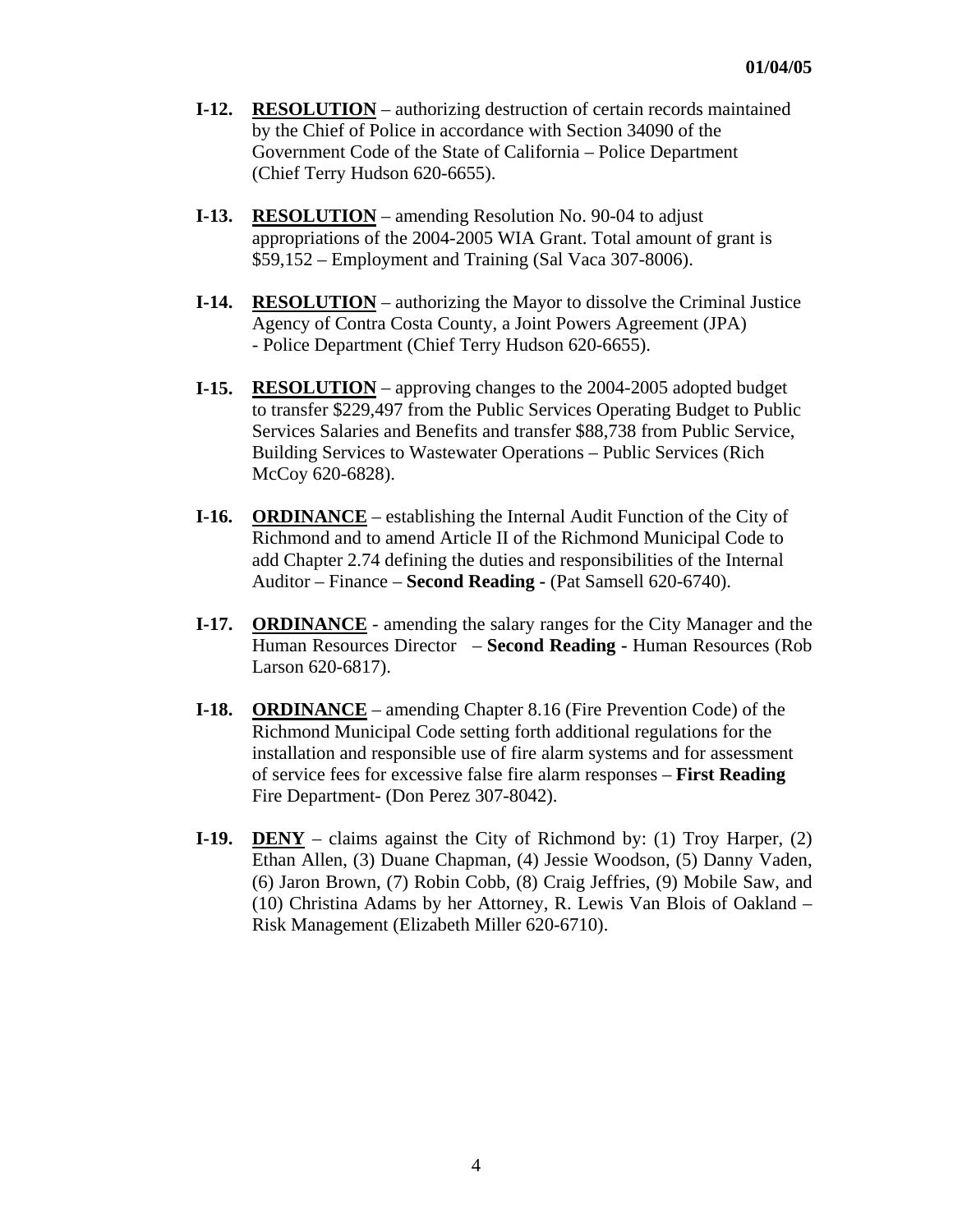# **J. OPEN FORUM FOR PUBLIC COMMENT**

Anyone wishing to address the City Council must submit a request to the City Clerk prior to commencement of the item. **Each speaker will be limited to a Maximum of Two (2) Minutes. The Maximum Number of Requests will be limited to fifteen (15), and the total amount of time for Open Forum will be Thirty (30) Minutes. SPEAKERS MUST SPEAK ON ITEMS THAT ARE NOT ON THE AGENDA.** 

# **K. PUBLIC HEARINGS**

- **L. AGREEMENTS**
- **M. RESOLUTIONS**
- **N. ORDINANCES**

# **O. COUNCIL AS WHOLE**

- **O-1.** Status report on various action items from the *INITIAL ASSESSMENT OF THE FISCAL AND ORGANIZATIONAL STABILIZATION NEEDS OF THE CITY OF RICHMOND,* dated September 14, 2004:
- a. Emergency Operations Center EOC Exercise
- b. Human Resources Department Items
- c. SAP system improvements and approve a contract to purchase SAP Training Software tool. Contract amount not to exceed \$16,098.
- **O-2.** Consider adopting an ordinance to add Chapter 13.57 to the Richmond Municipal Code pertaining to Neighborhood Improvement and Community Enhancement Districts (N.I.C.E) – City Council (Tom Butt 236-7435).
- **O-3.** Consider adopting an ordinance amending Chapter 15.04 of the Richmond Municipal Code pertaining to Conditional Use Permits for Alcoholic Beverage Sales – City Council (Tom Butt 236-7435).
- **O-4.** Discussion of the temporary exhibit plans for the Seaver Gallery at the Richmond Museum of History and allocation of funds from the estate of Clara-Bell Loraine Hamilton – City Council (Councilmembers Penn and Vice Mayor Griffin 620-6581).